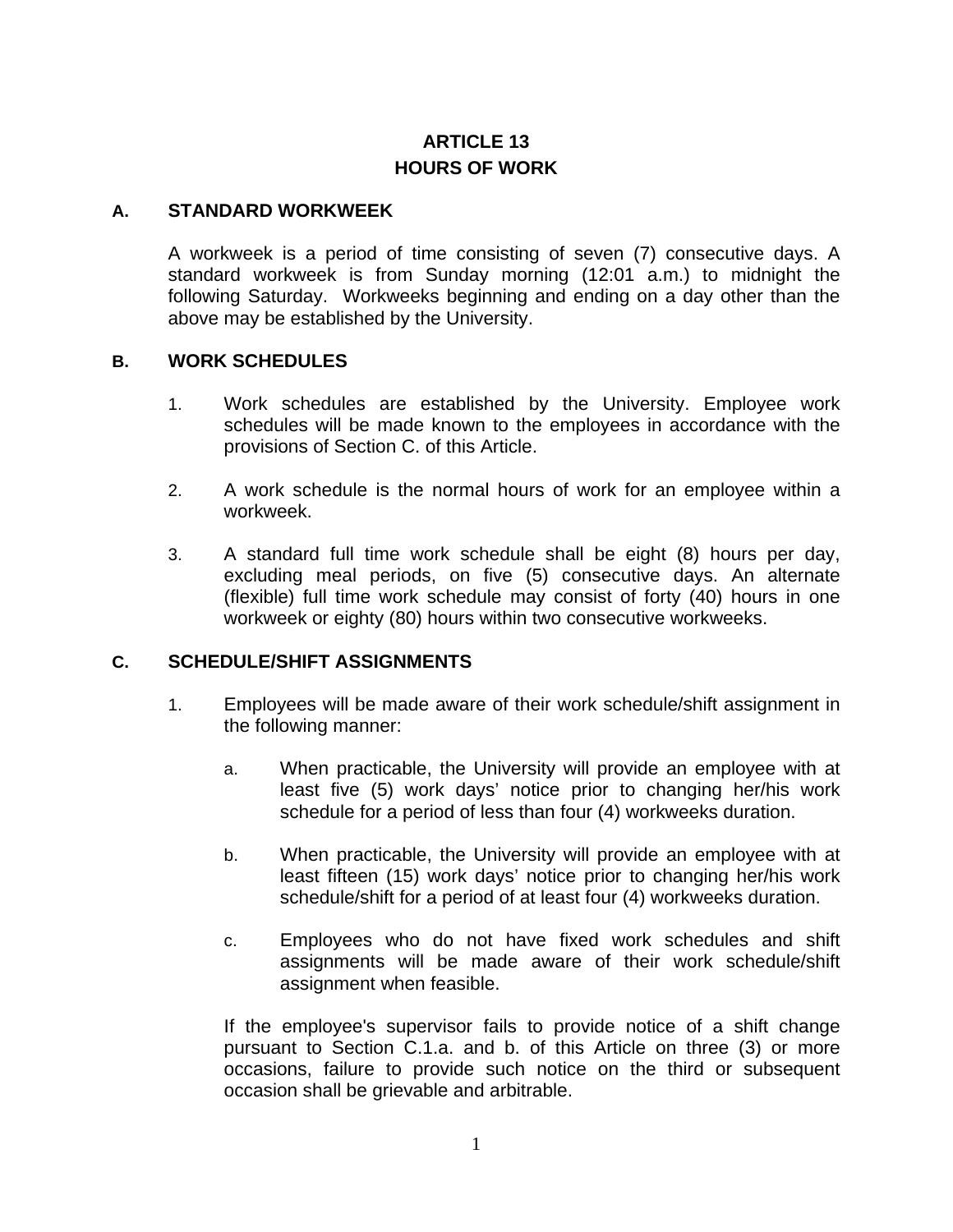- 2. An employee may file a written indication of preference for a particular shift (i.e., day, evening, night) with her/his immediate supervisor. When assigning work schedules and shifts to employees, the University will also consider the skills, knowledge, and abilities of the employees who normally perform the work involved prior to deciding upon the shift assignment. In the event two (2) department career employees with substantially equal qualifications have expressed a preference, the University may use departmental seniority to make the shift assignment.
- 3. The University may, at its sole non-grievable discretion, grant employee requests for flexible working hours, or shift assignments.

#### 4. **Alternate Work Schedules**

- a. Employees may request alternate work schedules. The University will review the feasibility of implementing alternate work schedules in those work units for which the employee(s) indicate(s) there is an interest in such schedules.
- b. Where practicable, the parties will, at the local campus/hospital/LBNL labor-management meetings, identify problems and concerns related to existing alternate work schedules.
- c. In the event the University decides to abolish, establish or change alternate work schedules in work areas, the University shall inform UPTE at least thirty (30) calendar days prior to taking such action.
- d. Nothing in this section shall infringe upon, interfere with or diminish in any way the University's right to ensure adequate staffing and coverage to meet operational requirements and necessities in an efficient and orderly manner.

#### **D. MEAL PERIODS**

A meal period of at least one-half (1/2) hour is provided for any work period of six (6) continuous hours or more. Meal periods are neither time worked nor time on pay status. Whenever an employee is required to perform work or is not substantially relieved of work-related duties during a meal period, the meal period shall be considered time worked. The University may reschedule an employee's meal period during the work day when operational needs preclude relieving the employee of work-related duties during the originally scheduled meal period, however, regularly scheduled meal periods shall normally be provided.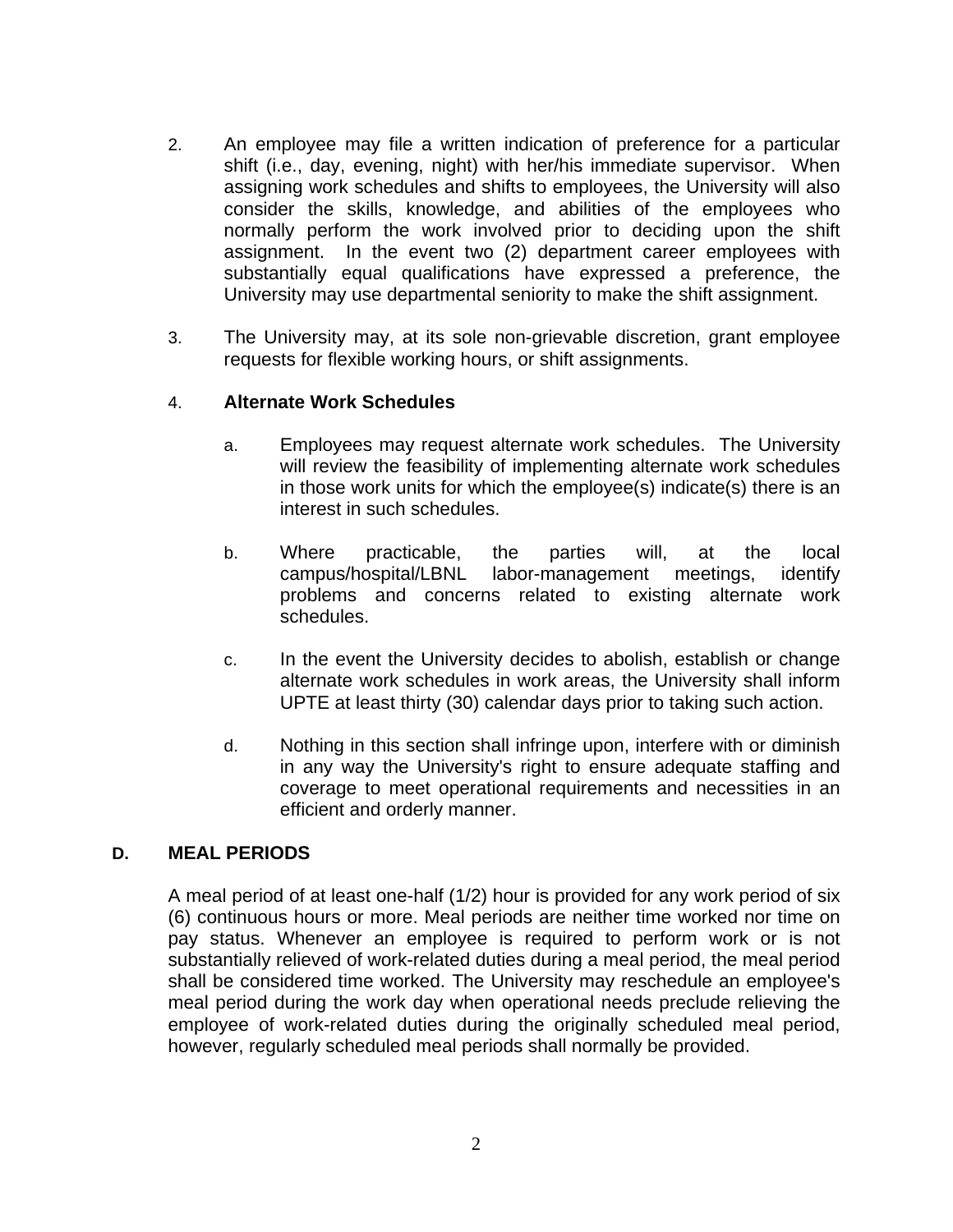## **E. REST PERIODS**

- 1. Two rest periods of fifteen (15) minutes shall normally be granted during an eight (8) or ten (10) hour shift. Three rest periods of fifteen (15) minutes shall normally be granted during a twelve (12) hour shift. A part time employee shall normally be granted one fifteen (15) minute rest period for each work period of three (3) continuous hours or more, not to exceed two (2) rest periods per day.
- 2. Operational requirements may restrict the granting of rest breaks.
- 3. Rest periods shall not be taken at the beginning or end of a work period or accumulated for use at a later time. The combining of rest periods with meal periods for some, any or all employees of a department/division shall be at the discretion of the University.

## **F. CHANGING AND CLEAN UP TIME**

The University shall determine when clean-up time or uniform changing time is necessary for employees. When the University requires that the employee must change into or out of uniform, or must engage in special washing or cleaning procedures, the time spent in such activities shall be considered as time worked.

#### **G. TRAVEL TIME**

- 1. Travel time between home and the work place is not time worked.
- 2. Assigned travel during an employee's regular working hours on work days is time worked.
- 3. Assigned travel that keeps an employee away from home overnight and that occurs outside the employee's normal working hours is not considered as hours of work. However, assigned travel that does not keep an employee away from home overnight is considered as hours worked, as is travel that occurs during the hours an employee normally works when the travel occurs on the employee's days off.
- 4. The department head may designate other travel as time worked.

#### **H. CALL-BACK**

1. Call-back applies to an employee who is not in on-call status and is called back to the campus to work in her/his department after completing a shift and leaving the campus but before her/his next scheduled shift.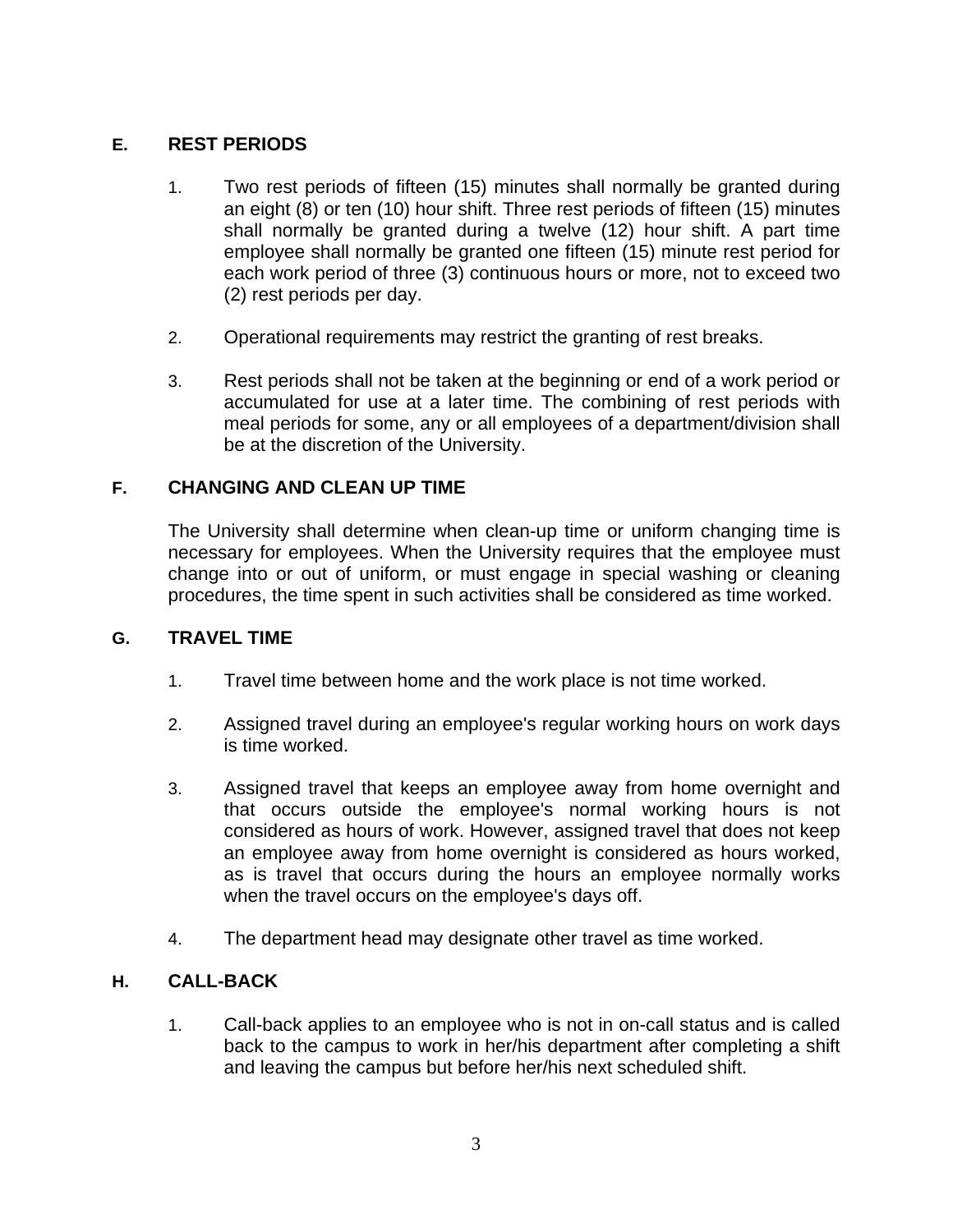2. An employee called back to the work site may be assigned by the University to perform available work, and shall be paid for the time actually worked upon return to the campus/hospital/LBNL, or a minimum of four (4) hours, whichever is greater. Call-back time, whether worked or not, is considered time worked for the purpose of calculating hours of overtime.

## **I. ON-CALL**

The University retains the right to determine the need for, and the assignment of, on-call time. An employee is not considered to be in on-call status unless s/he has previously been scheduled by the University to be on-call. Employees in oncall status are required to inform the employer how they can be reached or to carry a pager in order to receive a call to work. An employee in on-call status is not eligible for minimum call-back payments. An employee in on-call status who is called to perform work or to return to the work site will be paid at her/his regular rate of pay for the time worked. Payment for on-call time paid at the oncall rate is included as part of compensation in calculating the regular rate when determining premium overtime pay.

- 1. Unrestricted on-call is time during which an employee is free to engage in activities for their own purposes but is required to be available for work or timely return to the work site when called to work. Time in unrestricted oncall status is not counted as hours worked or time on regular pay status when employees are not required to be at the work location or to actually perform work from a location other than the work location. Unrestricted oncall will be compensated at the on-call rate, as listed in Appendix A.
- 2. Restricted on-call is time during which the employee is required to restrict personal activities so that time cannot be effectively used for their own purposes. Restricted on-call will be considered hours worked and will be paid at the employee's normal pay rate (or overtime if appropriate).

#### **J. OVERTIME**

#### 1. **Definition**

Overtime is time worked which exceeds the hours of a full-time employee's regular daily schedule on pay status or exceeds forty (40) hours on pay status in a workweek.

a. Pay status includes time worked and paid leave such as sick leave, vacation leave, holidays, military leave, compensatory time off and administrative leave with pay.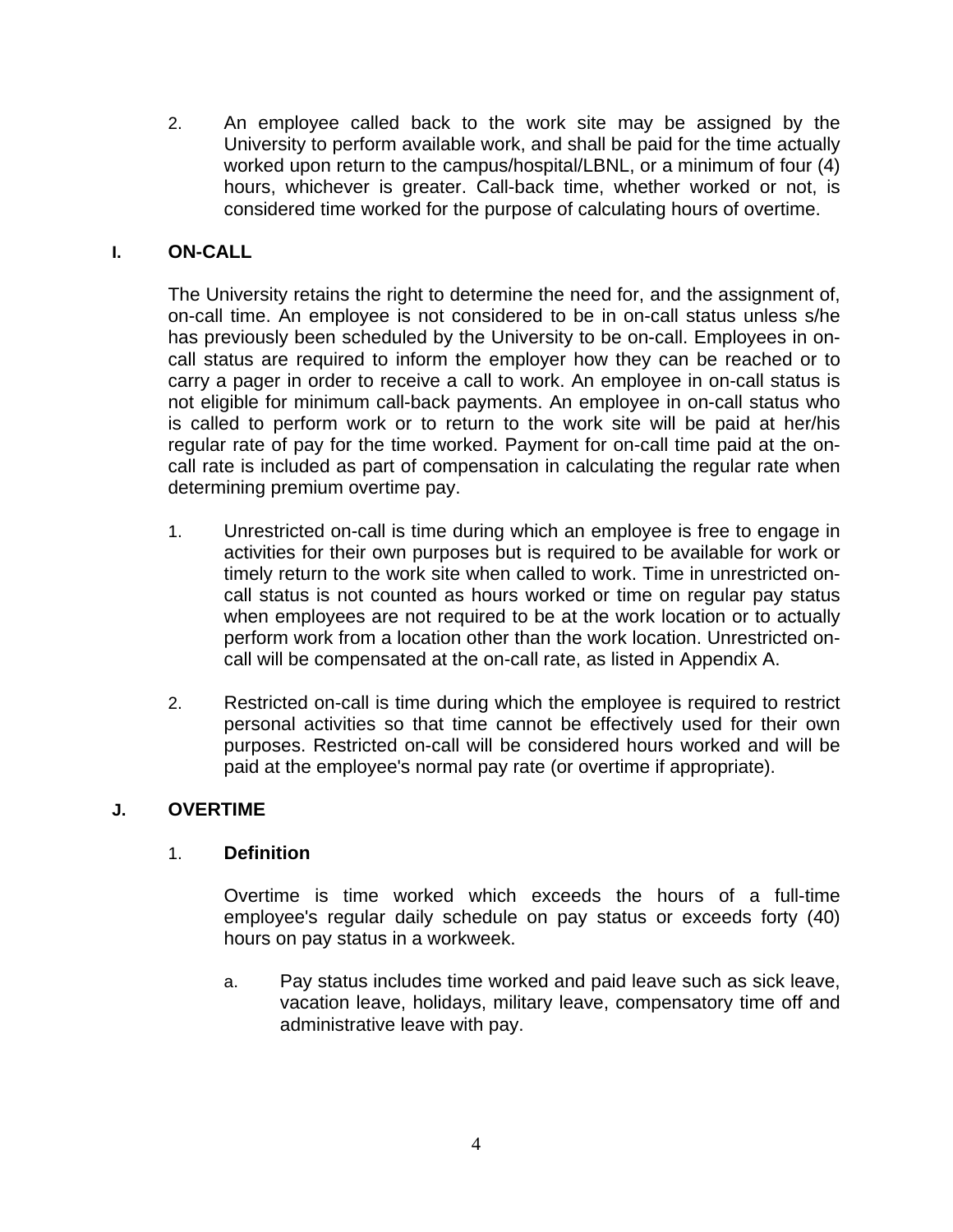- b. Overtime hours are compensated at one and one-half times (1 1/2x) the straight-time rate only when an employee has actually worked in excess of forty (40) hours in the scheduled workweek.
- c. Overtime hours do not count toward accumulation of sick leave, vacation, holiday, or retirement service credit.
- d. Actual time worked for the purpose of computing overtime does not include hours paid in non-work status, such as sick leave pay, vacation pay, holiday pay, compensatory time, and paid leave of absence pursuant to Article 18, Leaves of Absence, except as provided in Article 12, Holidays, Section C.2.

## 2. **Assignment of Overtime**

- a. The University shall decide when overtime is needed. Overtime must be approved in advance by the University. As soon as practicable after the need for overtime is determined, the University shall notify the employee that overtime must be worked. Employees are expected to work overtime when such work is assigned.
- b. The University will assign overtime work by rotation based on departmental seniority of those employees on the same shift who normally perform the work involved. For purposes of this Article, rotation means that the last employee to work overtime will be the last considered for new overtime assignments. For the purposes of this Article, departmental seniority may be defined by each department at the campus/hospital/LBNL. Such seniority is applied in the following manner:
	- 1) When there are employees volunteering to work the overtime, assignment of that overtime shall be based on greatest seniority, provided the employee(s) have the required skills, knowledge and ability to do the job.
	- 2) When no employee volunteers to work the overtime, assignment of that overtime shall be based on inverse order of seniority, provided the least senior employee has the skills, knowledge and ability necessary to perform the job.
- c. The University shall assign overtime to employees irrespective of their place on the seniority or rotation list(s) when the necessary skills, knowledge or abilities are not possessed by the employee who would otherwise be assigned in accordance with the above provisions.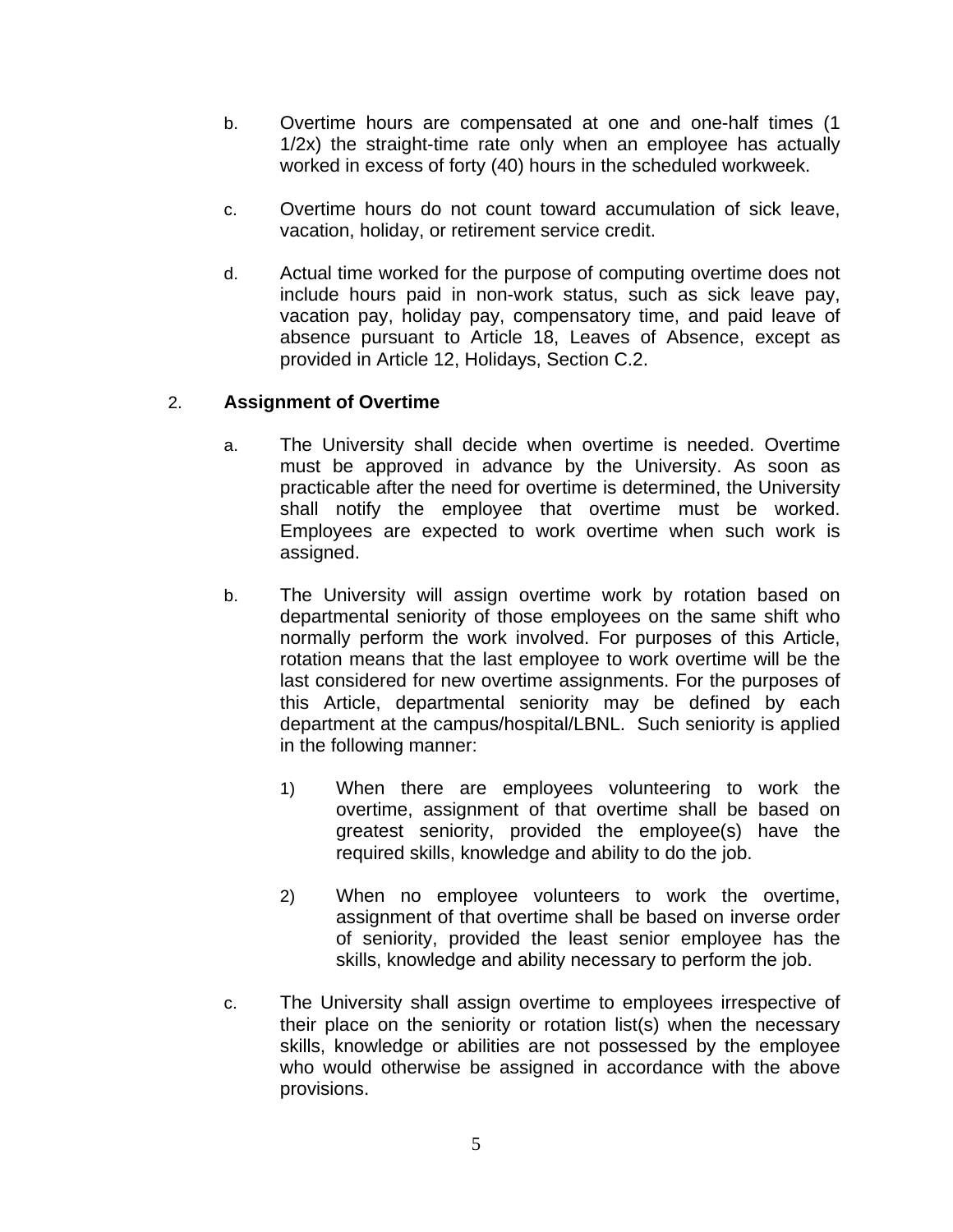## 3. **Compensation of Overtime**

In accordance with the following paragraphs, overtime shall be compensated at the appropriate rate either by pay or compensatory time off.

- a. Unless the employee and the University agree otherwise, overtime will be paid. An employee may, upon hire and thereafter during the month of June, file a written indication of preference for either compensatory time off or pay with her/his immediate supervisor. The University shall grant the preference indicated. If no preference is indicated to the department in the annual June period for changes, the employee's previous election shall continue.
- b. Compensatory time shall be paid or scheduled by the University in accordance with departmental needs. Accumulation of compensatory time is limited to a maximum of two-hundred forty (240) hours. An employee shall be paid for hours of overtime which exceed this limit. An employee may request to schedule the use of banked compensatory time. An employee's request for the scheduling of banked compensatory time shall be granted subject to the needs of the University and shall not be unreasonably denied*.*
- c. Overtime shall be reported and paid on the basis of the nearest quarter (1/4) hour.
	- 1) Designated hospital-based eight (8) hour employees who are assigned to a fourteen (14) consecutive day work period,
		- a) shall be compensated at one and one-half times (1 1/2x) the regular-straight time rate for hours worked which exceed eight (8) hours of actual work in any work day within the fourteen (14) day work period, and
		- b) shall receive the time and one-half (1 1/2x) overtime rate after eighty (80) hours of actual work in the fourteen (14) day period.
	- 2) Any payment at the time and one-half (1 1/2x) rate for daily overtime hours worked within the fourteen (14) day work period shall be credited toward any time and one-half (1 1/2x) compensation due for hours worked in excess of eighty (80) hours of actual work in the work period.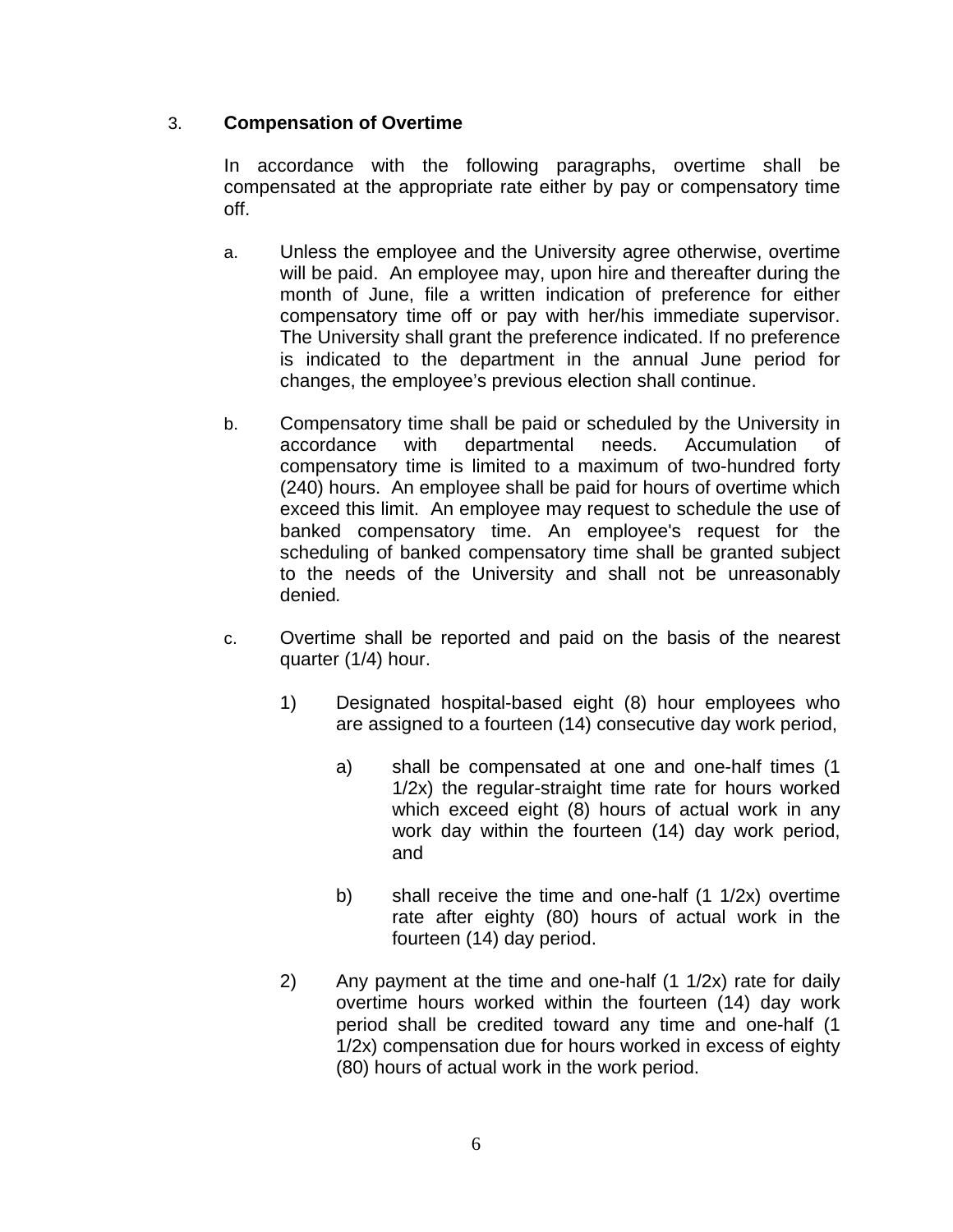## 4. **Premium Overtime**

- a. Premium overtime shall be calculated on the straight time rate.
	- 1) Employees shall be compensated at one and one-half (1 1/2x) times the straight rate for hours actually worked which exceed the hours of a regularly scheduled shift of eight (8) hours or more a day.
	- 2) Regardless of the employee's assigned shift, the University shall pay double time pay for hours worked over twelve consecutive hours in a day.
	- 3) This provision shall become effective for employees paid on a monthly basis the pay period beginning on October 1, 2019 and for those employees paid by bi-weekly the pay period beginning October 6, 2019.

## **K. CONSECUTIVE DAYS OF WORK**

Employees will be paid one and one-half times (1 1/2x) their straight-time rate in the following circumstances, until a day off is granted:

- 1. when employees regularly scheduled to work eight (8) hours per day work more than six (6) continuous full shifts for more than six (6) consecutive days;
- 2. when employees regularly scheduled to work ten (10) hours per day work more than five (5) continuous full shifts for more than five (5) consecutive days; and
- 3. when employees regularly scheduled to work twelve (12) hours per day work more than four (4) continuous full shifts for more than four (4) consecutive days.

The consecutive days of work provisions may be waived by the employee, either at her/his request or as the result of a scheduling change requested by the employee which results in such consecutive days of work.

#### **L. GENERAL PROVISIONS**

- 1. There shall be no duplication, pyramiding, or compounding of any premium wage payments.
- 2. This Article shall not be construed as a guarantee of or limitation on the number of hours per work day or workweek.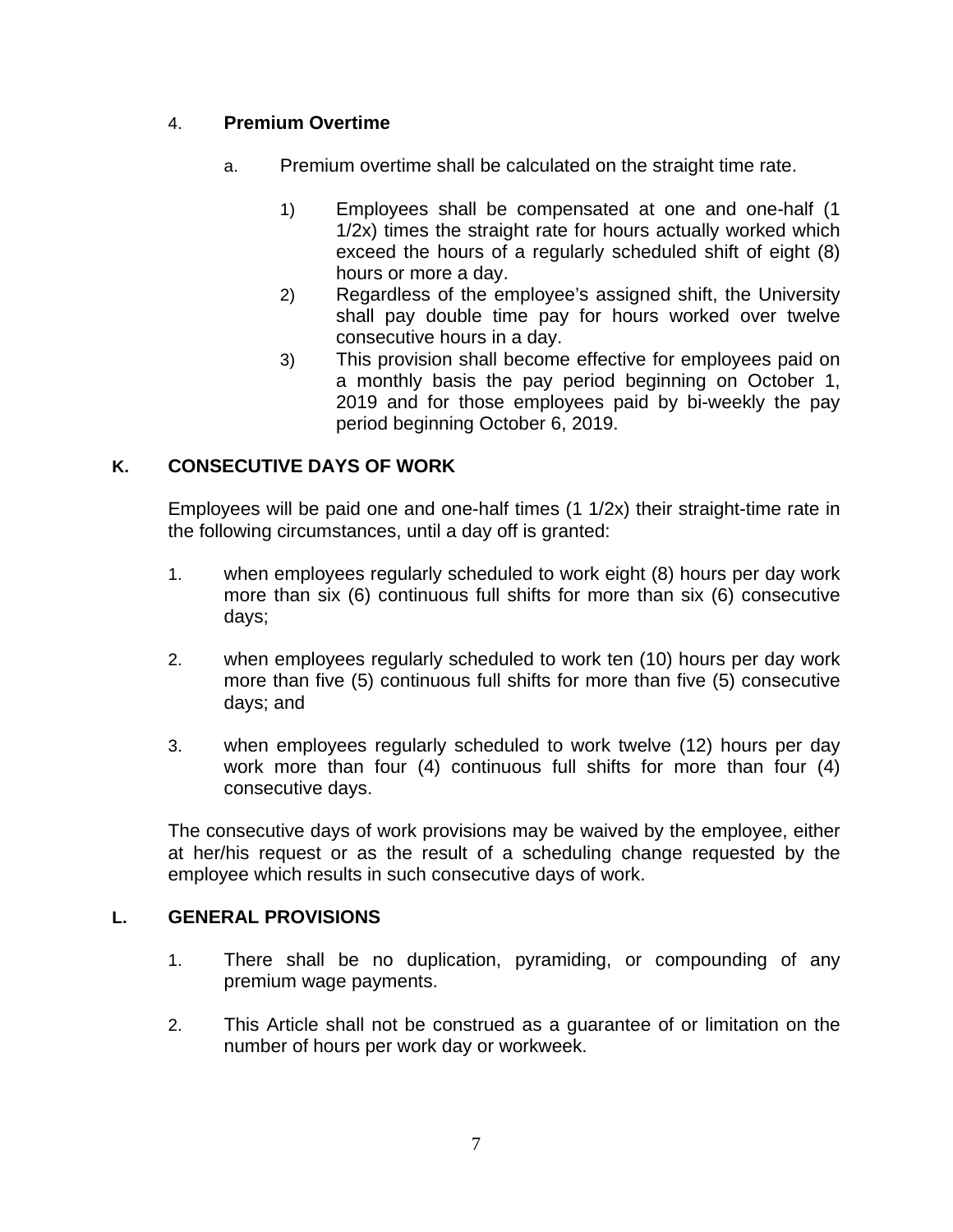3. Where remote location pay, sea pay, and special Mt. Hamilton and Lick Observatory pay provisions currently exist, they shall remain in force throughout the life of this Agreement.

#### **M. PRINCIPAL TELESCOPE TECHNICIANS AT UC SANTA CRUZ, LICK OBSERVATORY**

- 1. UCO/Lick Observatory Principal Telescope Technicians may be assigned to work regular or alternate schedules. UCO/Lick Observatory Principal Technicians are not subject to the Schedule/Shift Assignment or the Consecutive Days of Work provisions included under Article 13, Hours of Work.
- 2. When practicable, the University will provide UCO/Lick Observatory Principle Telescope Technicians with at least five (5) work days' notice prior to changing the work schedule / shift for a period of less than four (4) workweeks duration.
- 3. When practicable, the University will provide UCO/Lick Observatory Principal Telescope Technicians with at least 15 (fifteen) work days' notice prior to changing the work schedule / shift for a period of at least four (4) workweeks duration.
- 4. UCO/Lick Observatory Principal Telescope Technicians who do not have fixed work schedules and shift assignments will be made aware of their work schedule / shift assignment when feasible.

## **N. LAWRENCE BERKELEY NATIONAL LABORATORY (LBNL)**

#### 1. **Definitions**

- a. **Calendar Day**: A calendar day is the 24-hour period from midnight of one day to midnight of the next day.
- b. **Calendar Week**: A calendar week extends from 12:01 a.m. Sunday to midnight the following Saturday.
- c. **Standard Laboratory Workday**: The standard workday is 8 hours in a 24 hour period on pay status with an unpaid meal break of at least 30 minutes (whether exempt or non-exempt).
	- 1) **Day Shift**: The standard day shift workday for full-time employees is 8 hours per day, 8:00 a.m. to 4:00 p.m.
	- 2) **Swing Shift**: The standard swing shift workday for full-time employees is 8 hours per day, 4:00 p.m. to midnight.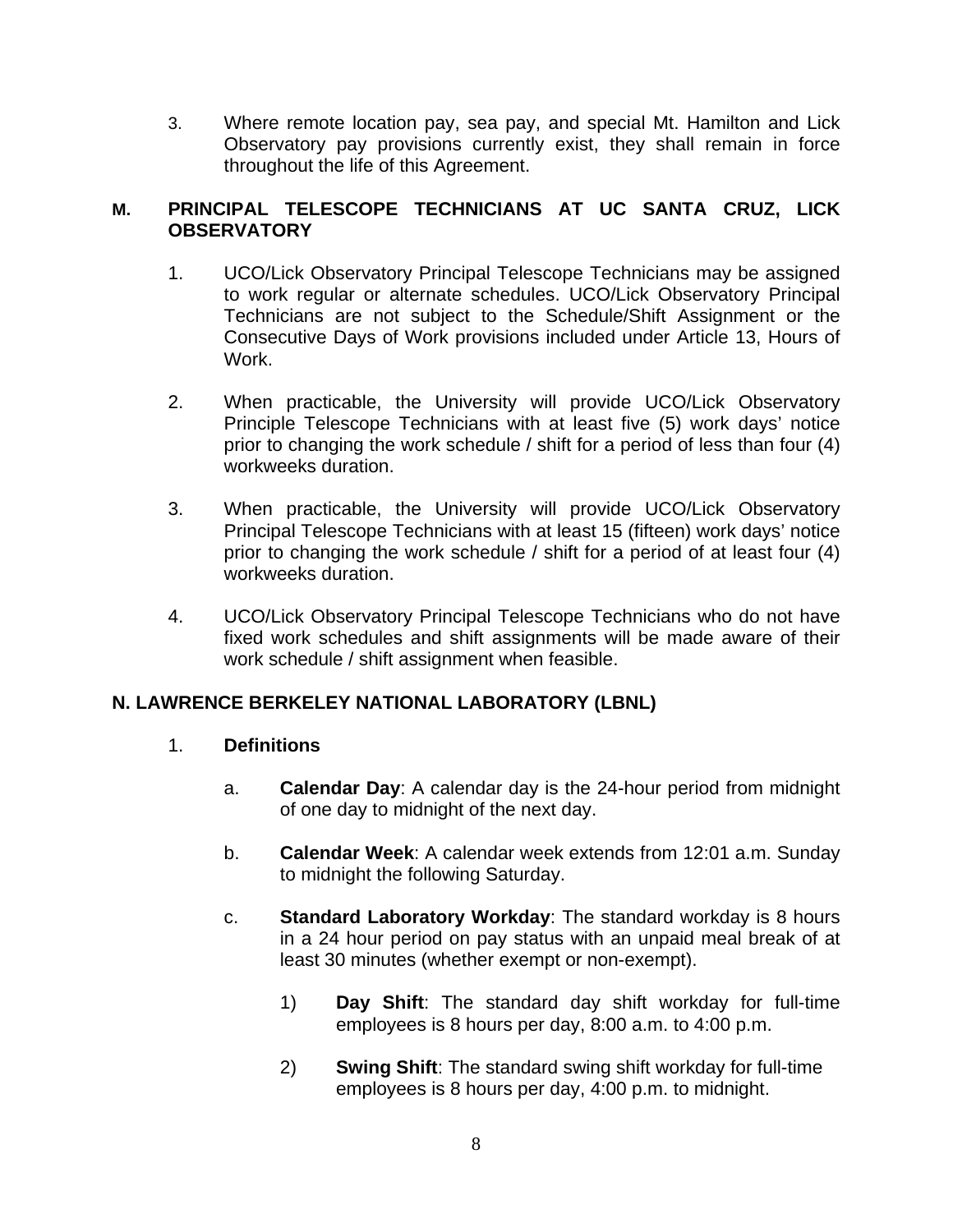- 3) **Owl Shift**: The standard owl shift workday for full-time employees is 8 hours per day, midnight to 8:00 a.m.
- 4) **Exceptions**: Supervisors may establish workday schedules, with division management approval, other than the standard Laboratory workday if necessary to meet operational needs in certain operating situations such as Laboratory protection, accelerator and computer operations, and scientific experiments in which experimental needs determine coverage requirements. Additional exceptions may be allowed as defined in the section on Flextime below.
- d. **Standard Laboratory Workweek**: Normally, a workweek consists of five consecutive workdays, Monday through Friday, within a calendar week.
- e. **Work Schedule**: The daily, weekly, or monthly hours that an employee is assigned to work.
- f. **Full Time**: A schedule involving complete workweeks or calendar months.
- g. **Variable Time**: A schedule with no fixed percentage of time or schedule. Hours worked will vary depending on operational needs.

#### 2. **Scheduling and Work Location**

- a. **Determination of Individual Work Schedule**: Employee work schedules are determined by the designated supervisor of the work unit, within division policy, to ensure that the work unit's operational needs have appropriate coverage.
- b. **Non-Exempt Employees**: The regular number of hours worked by full-time, non-exempt employees is 40 hours in a workweek. Work beyond 8 hours in a day or 40 hours in a week is subject to additional compensation only under the circumstances described in the section on Overtime below.
- c. **Meal Periods**: Any work schedule of six continuous hours or more shall provide employees with a meal period of at least one-half hour. Meal periods, which should be duty-free, are neither time worked nor time on pay status.
- d. **Rest Periods**: A full-time, nonexempt employee may be granted two 15-minute rest periods, one to be taken in the work period prior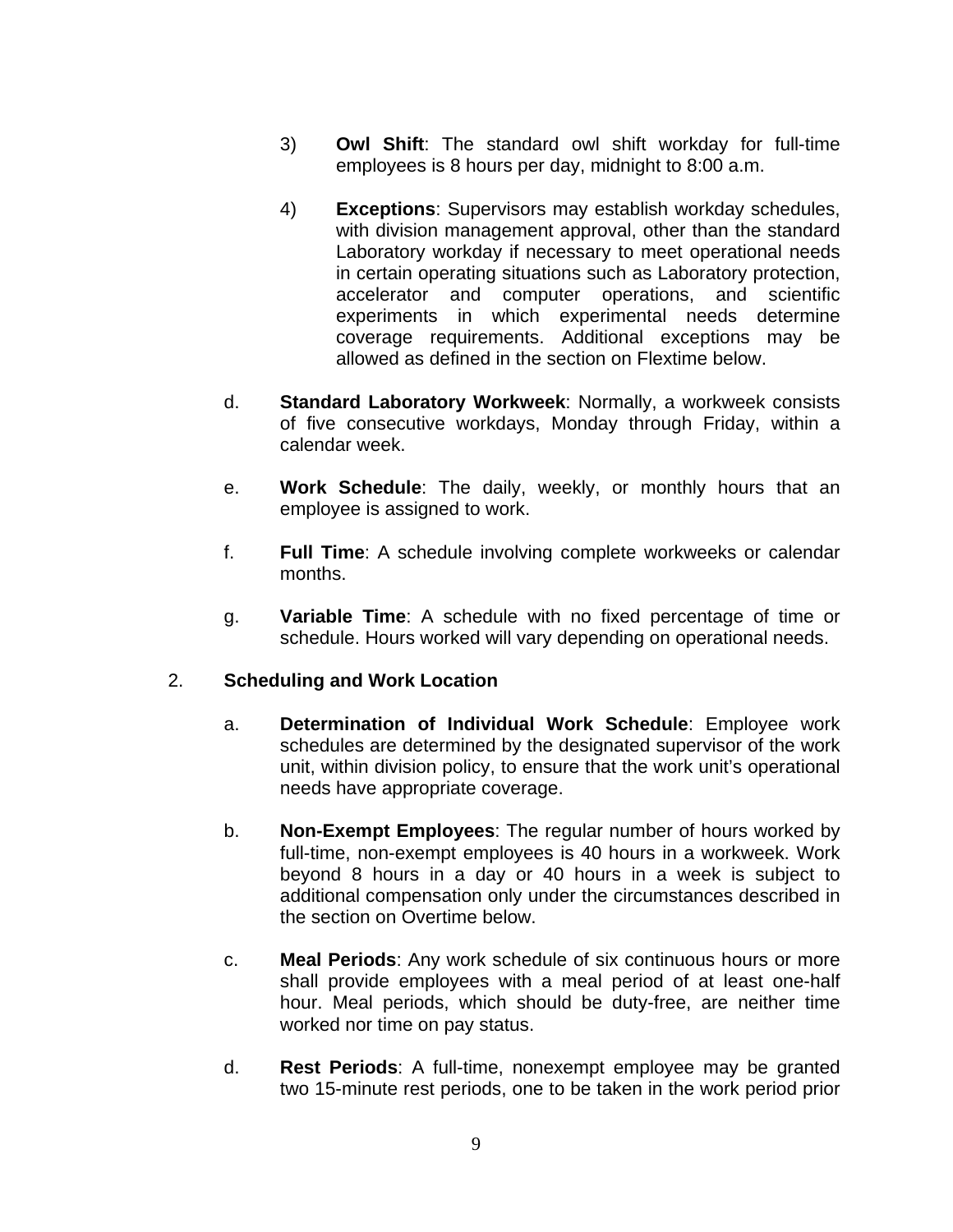to the meal period and one in the work period following the meal period. A part-time employee may be granted one 15-minute rest period for each work period of three continuous hours or more, not to exceed two rest periods per day. Rest periods may not be taken at the beginning or end of the work period, and time not used for rest periods may not be accumulated to be used at a later date. Scheduling of rest periods is subject to the approval of the employee's supervisor. Abuse of rest periods may result in disciplinary action. Such rest periods shall be considered time worked.

- e. **Work Location**: All employees are required to perform their work at an official Laboratory location, except while on travel status or through an approved telecommuting agreement, unless specific approval has been granted for work at another location. Official laboratory locations include, but are not limited to, the facilities in the San Francisco Bay Area, and locations such as the Washington, DC Office and Fermi Lab where Laboratory employees also reside. Agreements to perform work at alternative work sites must be in compliance with Laboratory policies.
- f. **Use of Work Time for Personal Business**: No portion of time due the Laboratory may be devoted to private purposes and no outside employment may interfere with the performance of Laboratory duties. Use of Laboratory telephones for brief calls within the local commuting area is permitted, when required by changes in work plans, emergencies, or coordination of work activities with family members or others who can be reached only during working hours.

#### 3. **Overtime**

- a. **Definition**: Overtime in most cases is actual time worked in excess of 8 hours per day or 40 hours per week in order to cover emergencies or to meet job responsibilities. Paid holiday leave is considered to be time worked. Sick leave, vacation, military leave, court leave, and any other leaves with pay are not considered to be time worked for purposes of compensation for overtime.
- b. **Policy**: Only non-exempt employees are eligible for overtime pay. All overtime must be approved in advance by the employee's supervisor.
- c. **Pay for Overtime**: Overtime for non-exempt employees will be paid at the rate of 1  $\frac{1}{2}$  times the regular hourly rate for hours worked in excess of eight hours per day or 40 hours per week. All overtime must be compensated, even if not approved in advance.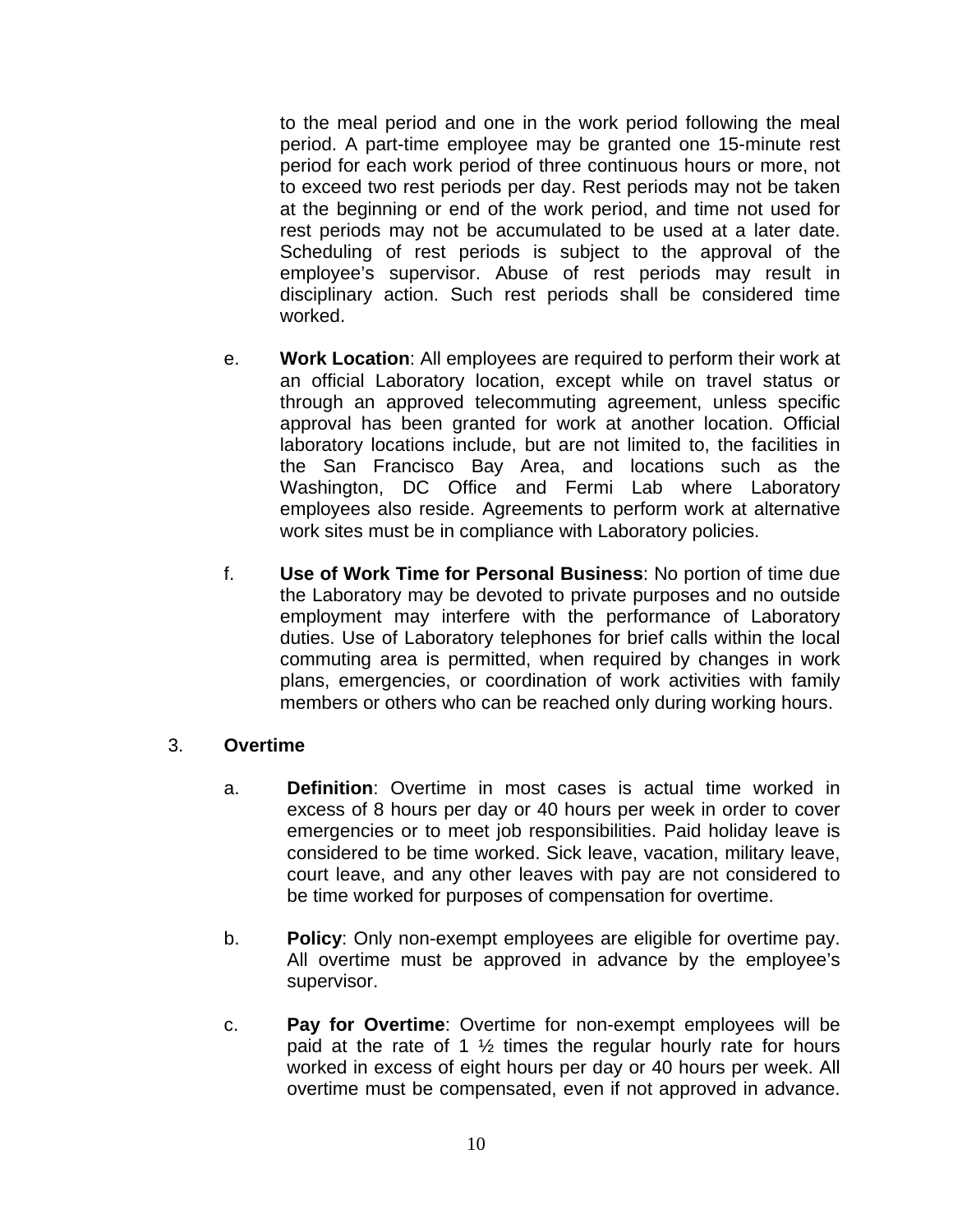Granting compensatory time off in lieu of overtime pay is prohibited.

d. **Pay for Overtime Meals**: Employees may be paid overtime for meals if all the conditions set forth in Laboratory policy regarding Laboratory-Hosted (Funded) Meetings concerning payment for food services are met, and one of the following conditions applies: 1) The work situation requiring the overtime is such that the employee is held over or called in early, without prior notice, so that the combined regular work shift and overtime assignment totals a minimum of two hours over the regular work shift, or 2) The work situation requiring the overtime is such that the employee is called in, without prior notice, on a day off, holiday, or call-back basis for a minimum of 5 hours.

# 4. **Pay for Travel Time (Non-exempt employees)**

Travel between an employee's home is not considered time worked. Travel on Laboratory business during an employee's normal working hours (including travel during those hours on the employee's day off) is considered time worked. Travel outside normal working hours is considered time worked when it occurs on a scheduled day of work and is to or from a work location outside the normal commuting area of the assigned workplace.

## 5. **Call-In Pay**

Non-exempt employees who are called in for short jobs outside their regular weekly schedule will be paid for a minimum of four hours or the hours worked, whichever is greater. Such pay will include shift differential and overtime if appropriate.

## 6. **On-Call**

The University retains the right to determine the need for, and the assignment of, on-call time. An employee is not considered in on-call status unless assigned on-call by the University. Employees in on-call status are required to inform the employer how they can be reached or to carry a pager in order to receive a call to work. An employee in on-call status is not eligible for minimum call-back payments. An employee in oncall status who is called to perform work or to return to the work site will be paid at the regular rate of pay for the time worked. Payment for on-call time paid at the on-call rate is included as part of compensation in calculating the regular rate when determining premium overtime pay.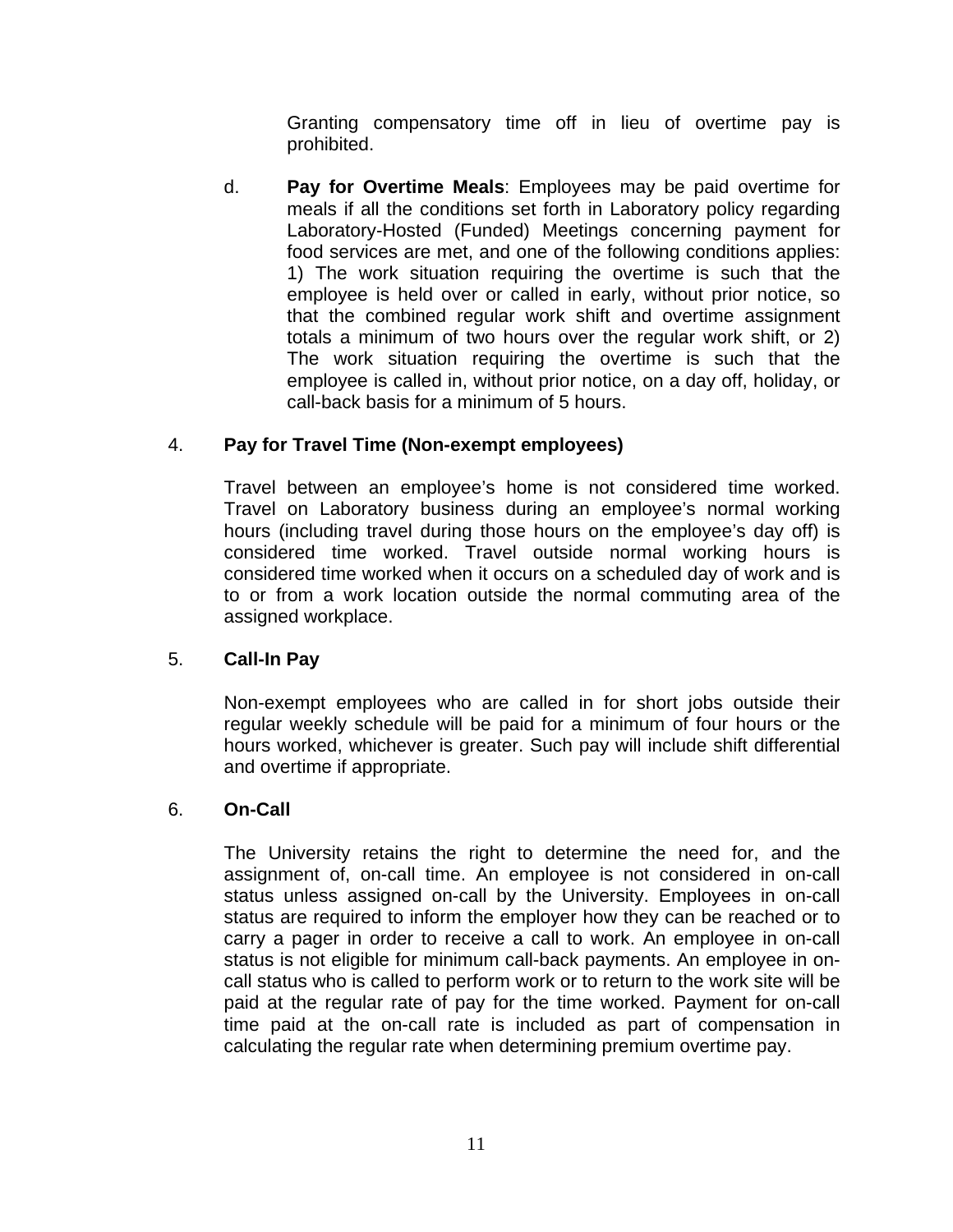- a. Unrestricted on-call is time during which an employee is free to engage in activities for their own purposes but is required to be available for work or timely return to the work site when called to work. Time in unrestricted on-call status is not counted as hours worked or time on regular pay status when employees are not required to be at the work location or to actually perform work from a location other than the work location. Unrestricted on-call will be compensated at the on-call rate, as listed in Appendix A.
- b. Restricted on-call is time during which the employee is required to restrict personal activities so that time cannot be effectively used for their own purposes. Restricted on-call will be considered hours worked and will be paid at the employee's normal pay rate (or overtime if appropriate).
- c. If the University proposes to establish an on-call rate for a title in the unit at a location where no rate is listed, the University shall meet and confer with UPTE. When employees in this unit at the location are assigned to work on-call, they shall be paid according to Appendix A. Current on-call rates where established will remain the same for the duration of this contract.

## 7. **Flexible Work Options**

Flexible work options are tools managers and supervisors can use to help meet the work/life balance needs of their employees while simultaneously ensuring that the work unit's operational needs are met. While the Lab supports the use of flexible work options wherever possible, they do not change the basic terms and conditions of Laboratory employment and are not entitlements. Granting or denial of a request for a flexible work option, or rescission of an approved flexible work option, is not subject to the grievance or arbitration procedure. The Laboratory currently has two flexible work options that may be considered: Flextime and Telecommuting Agreements. Approval of both options must be within the provisions of **N**.1 and **N**.2 above.

#### a. **Flextime**

1) **General**: It is the intent, except as noted below, to make flexible working hours available to all employees by allowing employees to redistribute their daily work hours within a framework defined by division management that is within the provisions of **N**.1 and **N**.2 above. The goal is to allow employees some flexibility regarding their daily work schedule, compatible with effective job accomplishment and work unit operational needs. Division/department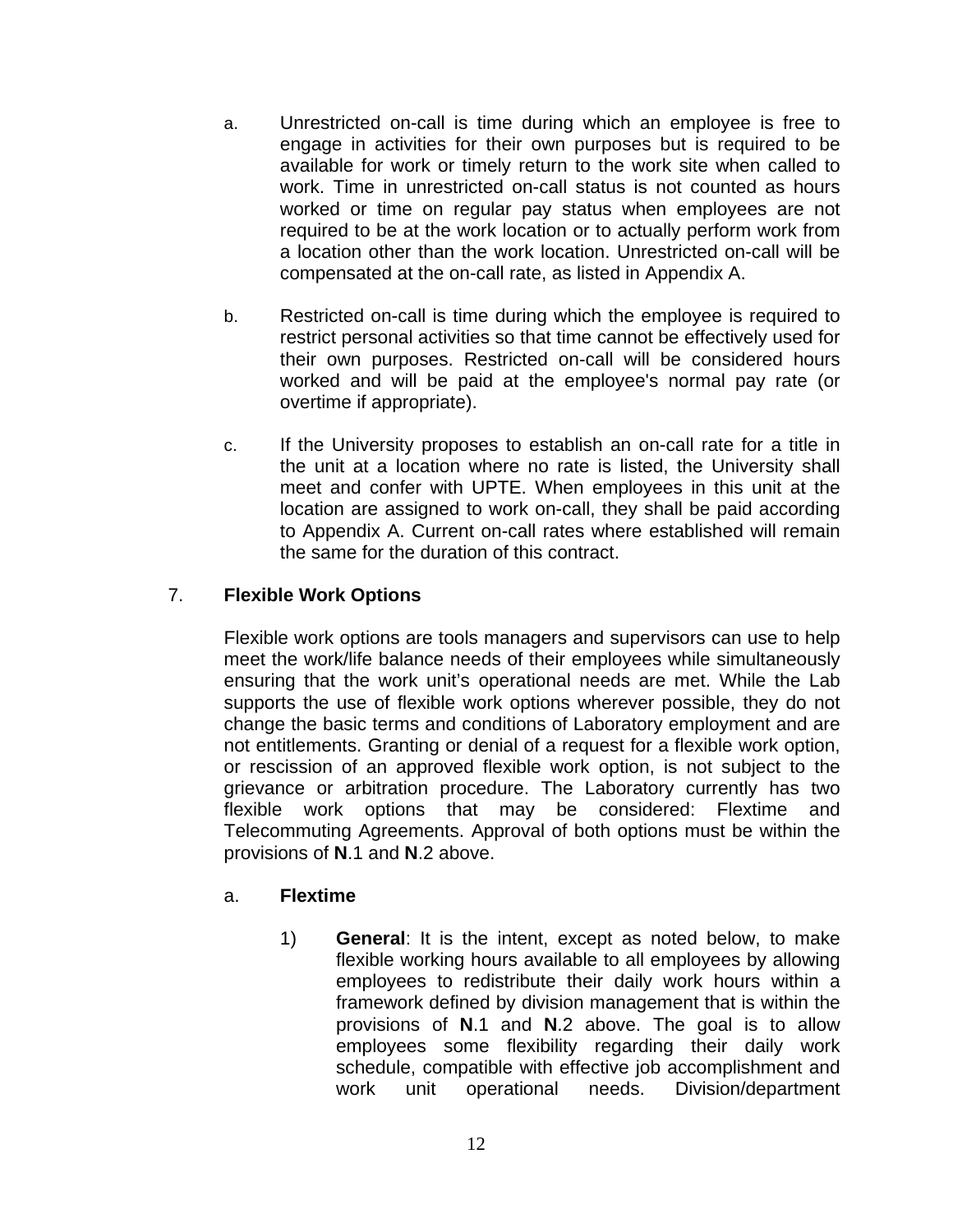management may determine that there are specific scientific and/or operational necessity reasons during which a regular, ongoing flextime schedule cannot be implemented. If scientific or operational requirements make regular, formal flextime practices unfeasible, arrangements can be made between the supervisor and employee on an ad hoc basis.

- 2) **Operating Guidelines**: In reviewing a request for flextime, supervisors should consider 1) the minimum staffing required to ensure that normal services and functions of a work unit will be available during the standard workday, and 2) the amount of time an employee is expected to be on the job during a given time period.
- 3) **Core Hours**: The time when employees are normally expected to be at work: 9:30 a.m. through 11:30 a.m. and 1:30 p.m. through 3:30 p.m.
- 4) **Responsibilities**: Division directors are responsible for implementation of this policy, will determine whether flextime is appropriate within the division, and will approve employee's flextime schedules. Supervisors are responsible for ensuring that employees in their work units understand and meet work-unit operating guidelines and that the work unit operates effectively; this means identification of essential tasks, operations, and functions that must be accomplished at certain times during the workday and the development of coverage requirements. Employees are responsible for accurately reporting their time worked. It is the responsibility of employees working flextime and supervisors to communicate changes of personal or job schedule to those whom the changes may affect.

#### b. **Telecommuting**

1) **General**: Telecommuting is a work option in which employees fulfill their job responsibilities at home or another approved location. The arrangement may cover all or part of the employees' scheduled hours and may be on an intermittent/occasional basis or on a regular schedule. Telecommuting arrangements must be consistent with Laboratory policy and do not change the basic terms and conditions of Laboratory employment. An employee's performance while telecommuting is measured using the same standards that apply when the work is performed at the Laboratory and will be documented in the annual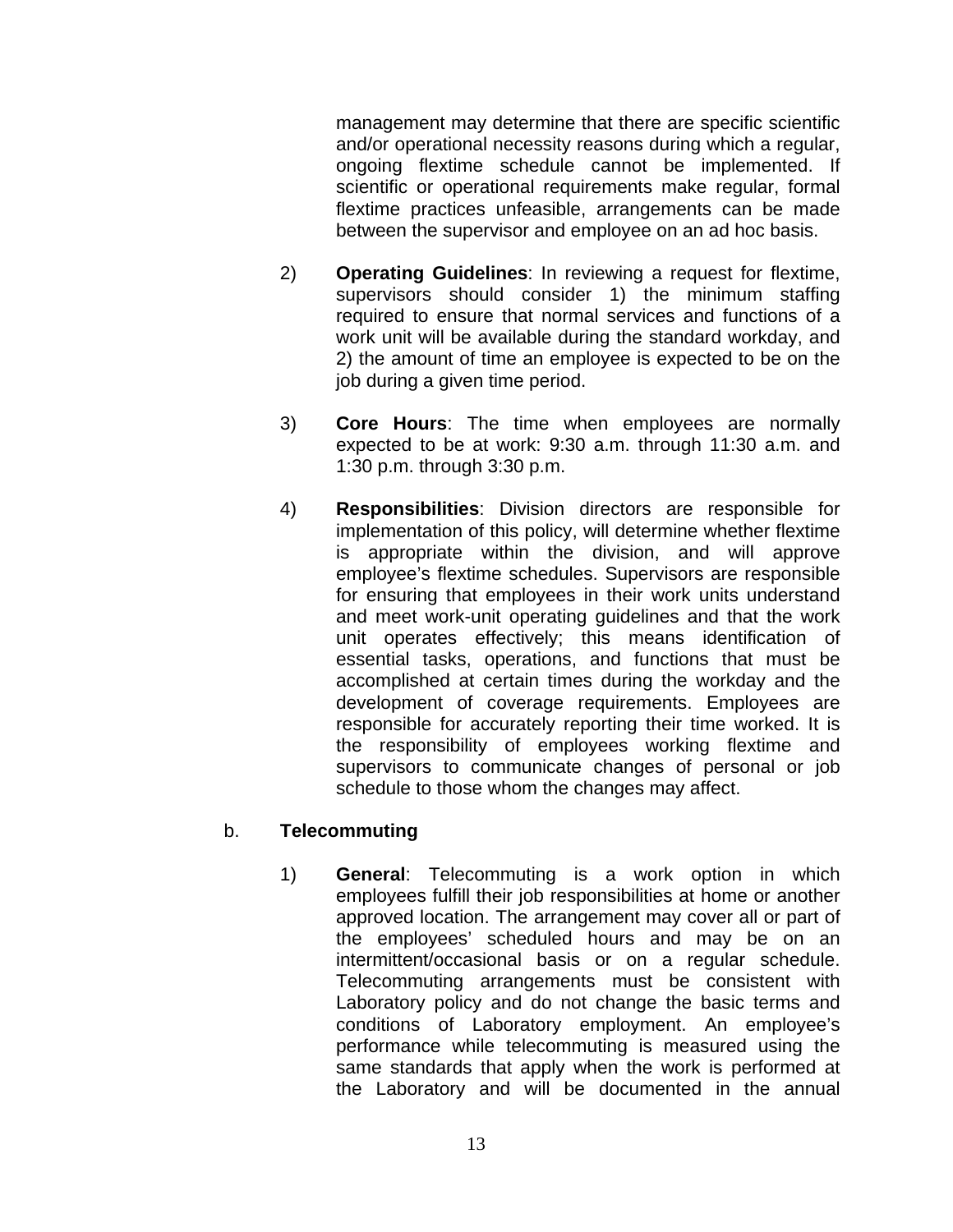performance review. Telecommuting agreements may be terminated at any time by either the employee or the supervisor. When possible, a 30 days' notice should be provided. Telecommuting is voluntary and is not an entitlement.

- 2) **Approvals**: Approval of an employee's request to telecommute is based on the operational needs of the work unit. A regular telecommuting schedule must be approved by the Division Director or Department Head (or designee). Occasional or intermittent telecommuting arrangements require supervisor approval. Telecommuting agreements involving nonexempt employees require concurrence of the Manager, Employee and Labor Relations.
- 3) **Types of telecommuting arrangements**: Telecommuting can be on an intermittent or occasional basis or on a regular part- or full-time schedule. A regular telecommuting schedule requires a written agreement, not to exceed 12 months, between the supervisor and employee. Agreements expire automatically on the stated end date unless reviewed and renewed prior to that date. Renewal is subject to the work unit's operational needs and the supervisor's assessment of the employee's performance. Changes in the terms of a telecommuting agreement within the 12-month period, e.g. change in off-site work location or telecommuting schedule, are to be documented as they occur. If, in the opinion of the supervisor, an intermittent telecommuting arrangement begins to occur frequently while still not on a regular schedule, the supervisor may require a written agreement. The agreement may be found at the HR Forms webpage.

#### **8. Special Provisions for Employees at the Advanced Light Source and Human Genome Center Project**

#### a. **Changes in Work Shifts**

During the life of this Agreement, the Employer may institute new work shifts, which includes elimination of one or more shifts and/or changes in workweeks. Any changed work shift will be first offered to employees in the order of their classification seniority. However, in all cases, all employees going to the new shift/week must, in the Employer's judgment, currently have the requisite knowledge, skill and efficiency to perform the work. The Employer's judgment must be exercised in good faith and is subject to the Grievance-Arbitration procedures.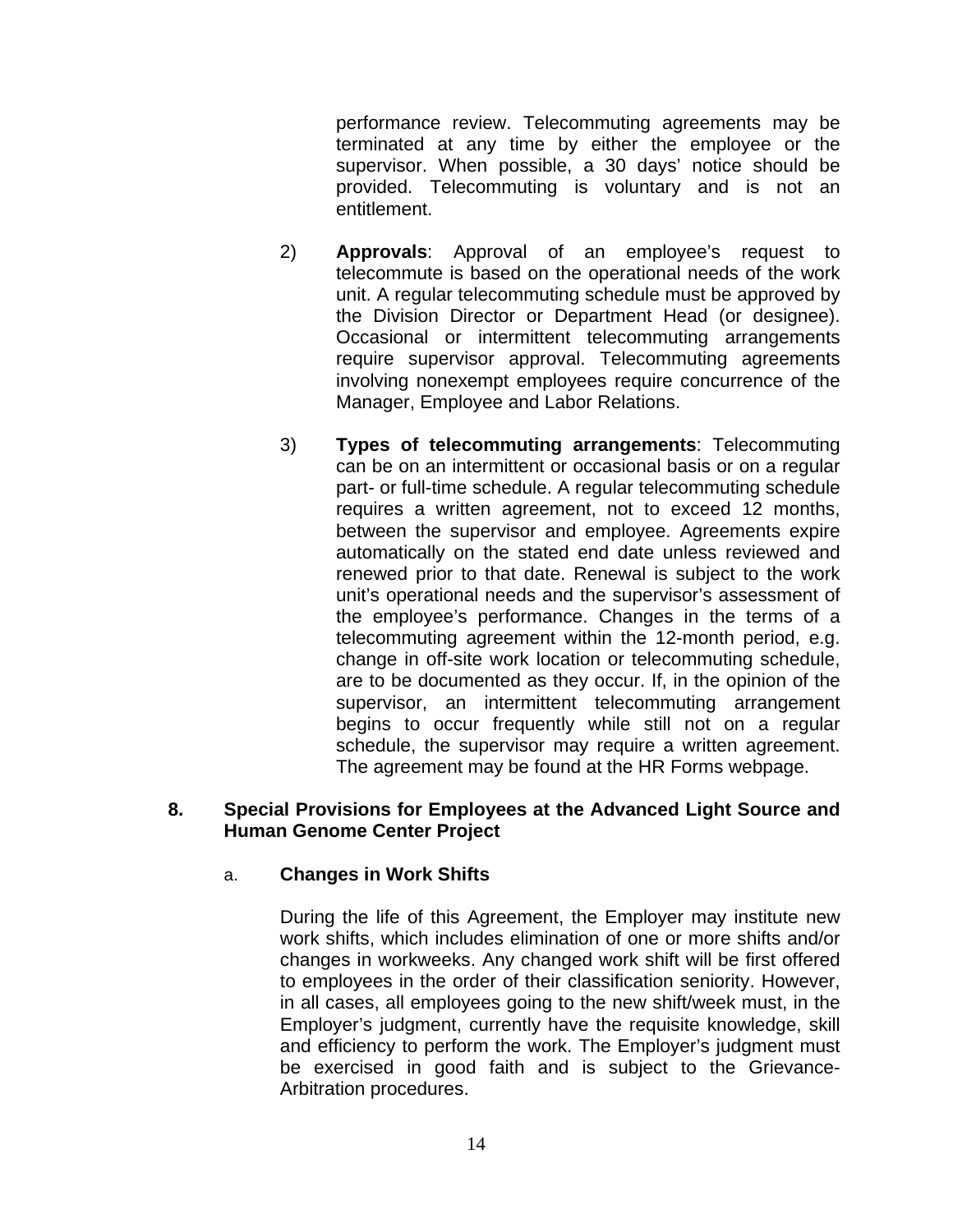### b. **Changes in Shift Assignments**

Shift changes, whether indefinite or temporary, must be posted at least thirty (30) calendar days in advance except in cases of emergency or except where the employee involved agrees in writing to waive the period of notice. In this event, a copy of the written waiver shall be furnished to the Union. No employee shall be compelled to enter into any such waiver. Where the proper thirty (30) days of notification is not given, except in bona fide emergency situations, the first day of the shift change shall be paid for at the overtime rate of time and one-half (1-1/2). Temporary shift changes shall be based on business need and shall not be used as discipline. In the case of temporary shift change, the affected employees shall be notified of the expected duration the shift change. Pairs of employees can request shift changes which shall be granted if, in the Employer's judgment, the employees currently have the requisite knowledge, skill and efficiency to perform the work. The Employer's judgment must be exercised in good faith and is subject to the Grievance-Arbitration procedures.

## c. **The ALS 7-3-7-4 Alternate Work Schedule**

The ALS 7-3-7-4 alternate work schedule provides for employee work twenty-four (24) hours per day, seven (7) days per week, consecutive days off, and no rotation involving the owl shift. The ALS 7-3-7-4 alternate work schedule is as follows: Seven (7) consecutive days of work, followed by three (3) consecutive days off, followed by another seven (7) consecutive days of work, and then four (4) consecutive days off. At the end of this 7-3-7-4 cycle, the pattern repeats. Employees working the ALS 7-3-7-4 alternate work schedule are not subject to the Consecutive Days of Work provisions included in Section K of this article. In each seven (7) workday series, the first day is a nine (9)-hour shift with one (1) hour scheduled overtime. Each subsequent workday (days two (2) through seven (7)) in the series is an eight and a half (8.5) hour shift with a half-hour (1/2) scheduled overtime. Only employees assigned to work on the ALS 7-3-7-4 alternate work schedule are entitled to this scheduled overtime.

This table summarizes the 7-3-7-4 repeating cycle: